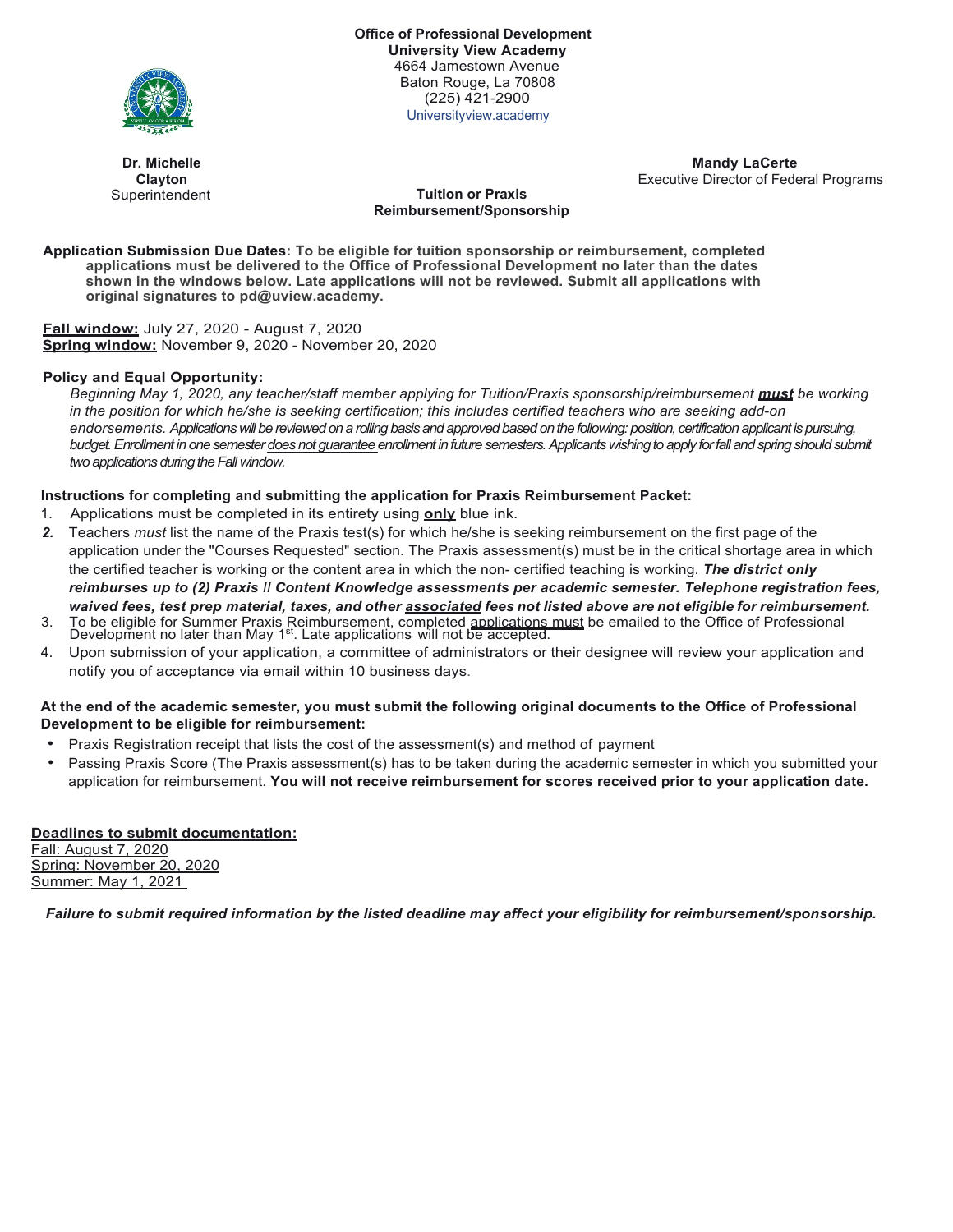

#### **Dr. Michelle Clayton Superintendent**

**Title IITeacherTuition/PraxisReimbursement/ SponsorshipApplication**

## **Section I: Complete application in blue ink.**

| Last                                | First                  | Middle/Maiden            | <b>Employee Number</b>                         |
|-------------------------------------|------------------------|--------------------------|------------------------------------------------|
| Home Address                        |                        |                          | Home Telephone Number                          |
| City                                | <b>State</b>           | Zip Code                 | School Telephone Number                        |
| Teacher Certificate Type and Number |                        | Area(s) of Certification | School Assignment                              |
| Position                            | Area for Certification |                          | Subject(s)/Grade(s) you are currently teaching |

A. Courses to acquire certification in core academic subjects in which he/she is teaching

 B. Courses to acquire certification in areas of critical need (Math, Science, Dual Enrollment, and Special Education not including Gifted and Talented)

 C. Courses for non-certified teachers related to content area to acquire certification in the area in which he/she is teaching

 D. Praxis in elementary or secondary core academic subject in which he/she is teaching or in an area of critical need \_\_\_ E. Other: (*Please Explain)*

*Coursework up to six credit hours per semester that meets the appropriate participant categories listed above will be eligible for reimbursement. These funds may not be used specifically for coursework needed (a) to increase overall grade point average for acceptance into a teacher education program; (b) certification in library science or guidance counseling; and/or (c) for advanced degrees. Additionally, funds are not available for anyone receiving assistance through another local. state, or federal funding source or grant. Grades due: May 17, 2021*

| Course(s) Requested: Please list the course#, and course title in blue ink. |                     |                          |                   |  |  |  |
|-----------------------------------------------------------------------------|---------------------|--------------------------|-------------------|--|--|--|
| Course #                                                                    | <b>Course Title</b> | <b>Approved / Denied</b> | UVA Administrator |  |  |  |
|                                                                             |                     |                          |                   |  |  |  |

**2.\_\_\_\_\_\_\_\_\_\_\_\_\_\_ \_\_\_\_\_\_\_\_\_\_\_\_\_\_\_\_\_\_\_\_\_\_\_ \_\_\_\_\_\_\_\_\_ \_\_\_\_\_\_\_\_ Section Ill: Please read the statement below before signing.**

I understand that if Ireceive an additionalgrant, drop, withdraw, or failto complete a credit course successfully with a "C" or better for which Title II tuition assistance has been granted, no tuition willberemitted by Title II andthat I will be responsible for payment. I give permission for all concerned in the implementation of the Title II Teacher Tuition Reimbursement Program to release information as required.

Teacher's Signature Date Human Resource Signature Date

\_\_\_\_\_\_\_\_\_\_\_\_\_\_\_\_\_\_\_\_\_\_\_\_\_\_\_\_\_\_: Mandy LaCerte/Executive Director